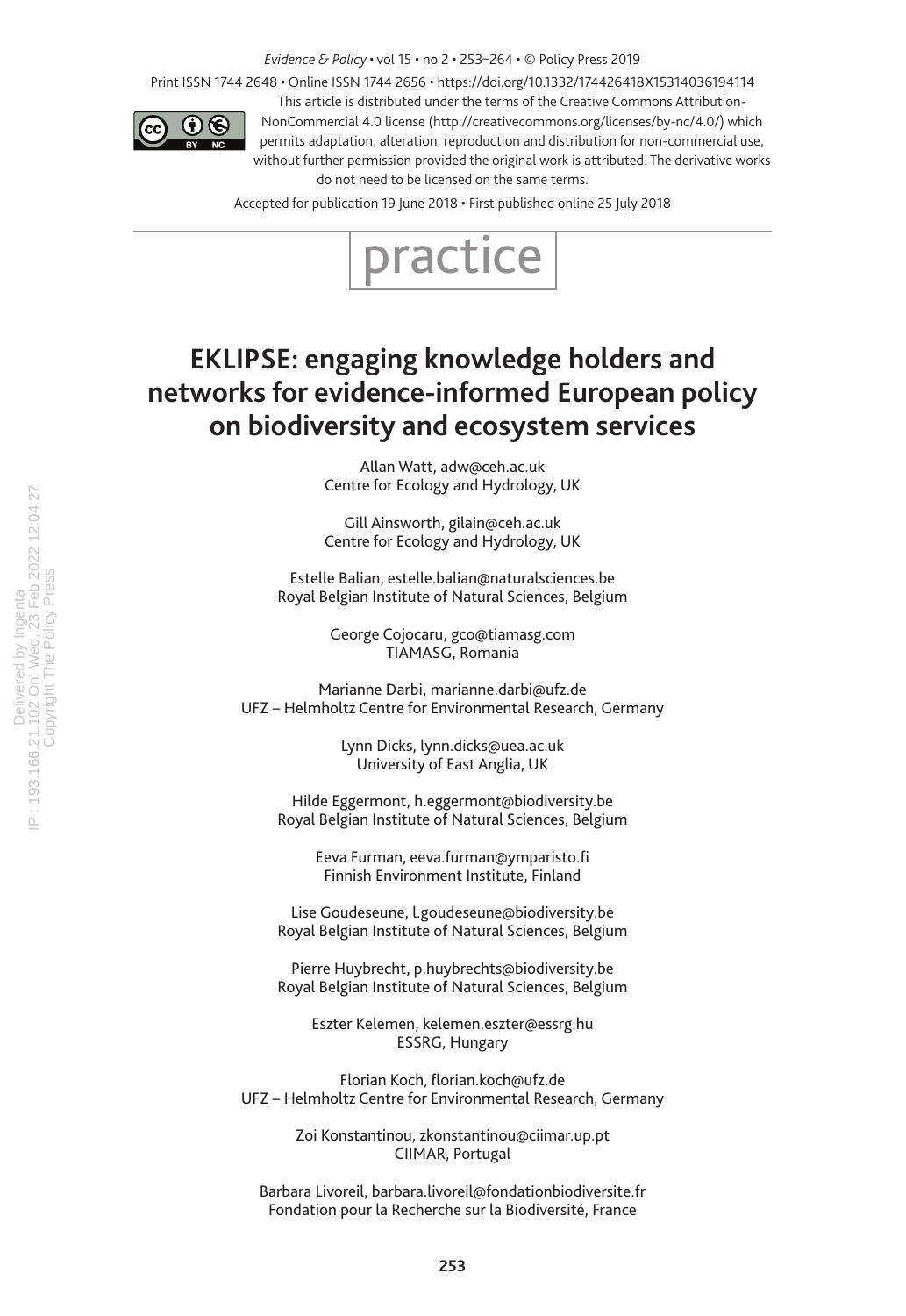Karla Locher, karla.locher@ufz.de UFZ – Helmholtz Centre for Environmental Research, Germany

> Alexandra Lux, lux@isoe.de Institute for Social-Ecological Research, Germany

> Marion Mehring, mehring@isoe.de Institute for Social-Ecological Research, Germany

Carsten Nesshoever, carsten.nesshoever@umweltrat.de UFZ – Helmholtz Centre for Environmental Research, Germany

> Riikka Paloniemi, riikka.paloniemi@ymparisto.fi Finnish Environment Institute, Finland

Heli Saarikoski, Heli.Saarikoski@ymparisto.fi Finnish Environment Institute, Finland

Isabel Sousa Pinto, ispinto@ciimar.up.pt CIIMAR, Portugal

Marie Vandewalle, marie.vandewalle@ufz.de UFZ – Helmholtz Centre for Environmental Research, Germany

> Riku Varjopuro, riku.varjopuro@ymparisto.fi Finnish Environment Institute, Finland

Liisa Varumo, liisa.varumo@ymparisto.fi Finnish Environment Institute, Finland

Heidi Wittmer, heidi.wittmer@ufz.de UFZ – Helmholtz Centre for Environmental Research, Germany

> Juliette Young, jyo@ceh.ac.uk Centre for Ecology & Hydrology, UK

The aim of EKLIPSE is to develop a mechanism to inform European-scale policy on biodiversity and related environmental challenges. This paper considers two fundamental aspects of the decisionsupport mechanism being developed by EKLIPSE: 1) the engagement of relevant actors from science, policy and society to jointly identify evidence for decision making; and 2) the networking of scientists and other holders of knowledge on biodiversity and other relevant evidence. The mechanism being developed has the potential not only to build communities of knowledge holders but to build informal networks among those with similar interests in evidence, be they those that seek to use evidence or those who are building evidence, or both. EKLIPSE has been successful in linking these people and in contributing to building informal networks of requesters of evidence, and experts of evidence and its synthesis. We have yet to see, however, significant engagement of formal networks of knowledge holders. Future success, however, relies on the continued involvement with and engagement of networks, a high degree of transparency within the processes and a high flexibility of structures to adapt to different requirements that arise with the broad range of requests to and activities of EKLIPSE.

**key words** decision-support mechanism • networks • science-policy-society interface • biodiversity

### **key messages**

• EKLIPSE develops a mechanism to inform policy on biodiversity and related environmental challenges.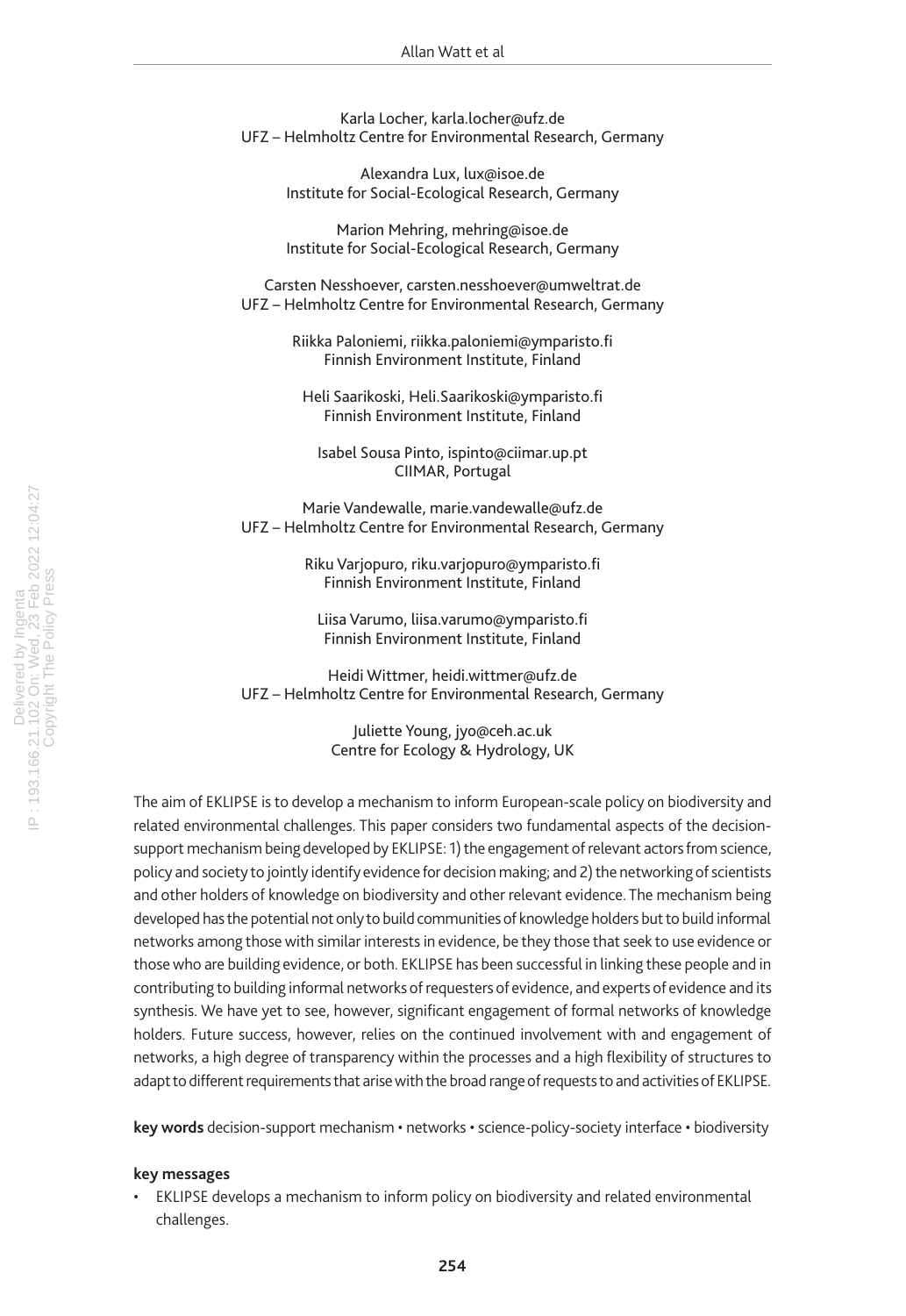- EKLIPSE operates at a European scale, bringing together policy-makers and knowledge holders from both science and society.
- EKLIPSE promotes the networking of scientists and other holders of knowledge on biodiversity and other relevant evidence.

To cite this article: Watt, A., Ainsworth, G., Balian, E., Cojocaru, G., Darbi, M., Dicks, L., Eggermont, H., Furman, E., Goudeseune, L., Huybrecht, P., Kelemen, E., Koch, F., Konstantinou, Z., Livoreil, B., Locher, K., Lux, A., Mehring, M., Nesshoever, C., Paloniemi, R., Saarikoski, H., Pinto, I.S., Vandewalle, M., Varjopuro, R., Varumo, L., Wittmer, H. and Young, J. (2018) EKLIPSE: engaging knowledge holders and networks for evidence-informed European policy on biodiversity and ecosystem services, *Evidence & Policy*, vol 15, no 2, 253–264, DOI: 10.1332/174426418X15314036194114

# **Why there is a need for a decision-support mechanism for evidenceinformed policy on biodiversity and ecosystem services**

EKLIPSE (Knowledge and Learning Mechanism on Biodiversity and Ecosystem Services) is a project funded by the European Commission under the Horizon2020 funding stream that started in 2016. Its chief aim is to establish an innovative, light, selfsustainable support mechanism for creating evidence-informed European-scale policy on biodiversity and ecosystem services by 2020. This decision-support mechanism builds on identifying relevant existing evidence and bringing together knowledge holders from both science and society to integrate and analyse this evidence, thereby creating new knowledge and identifying knowledge gaps.

The need for a decision-support mechanism for evidence-informed policy on biodiversity and ecosystem services was first explicitly identified in the EU Action Plan for biodiversity published in 2006 (European Commission, 2006). At that time, ambitious targets to reduce and even halt the loss of biodiversity were set at global and European scales. These targets clearly failed (Butchart et al, 2010; European Commission, 2015a; 2015b) and did so in part due to the high levels of uncertainty, complexity, diverse values and the diversity of actors involved from science, policy and society with multiple stakes and often conflicting objectives over biodiversity (Sarkki et al, 2014; Saarikoski et al, 2017; Young et al, 2013a; 2013b; Young et al, 2014). While a wealth of scientific evidence and other information exists on the status and trends of biodiversity and ecosystem services, converting this into 'actionable knowledge' for policy development and implementation is still a challenge (Argyris, 1996; Beumer and Martens, 2015; Knight et al, 2010; Mehring et al, 2017; McNie, 2007; Owens, 2012; Rosenberg, 2007; Sharman and Holmes, 2010; Turnhout et al, 2012; Van den Hove, 2007; Vogel et al, 2007; Waylen and Young, 2014). This is largely due to mismatches between scientific aims, processes and timing, and societal or policy needs, as well as inappropriate communication approaches and, in some cases, potentially limited political will and scientific awareness (KNEU Team, 2014; Neßhöver et al, 2016). 'Silo' thinking in science, society and policy often results in a disconnected and piecemeal approach to biodiversity and ecosystem services, and a lack of mainstreaming in the action required to address the sustainable use of biodiversity (for example, Kay and Regier, 2000; Fairbrass and Jordan, 2004; Young et al, 2014). Relevant evidence needs around biodiversity and ecosystem services bridge more than one policy area, for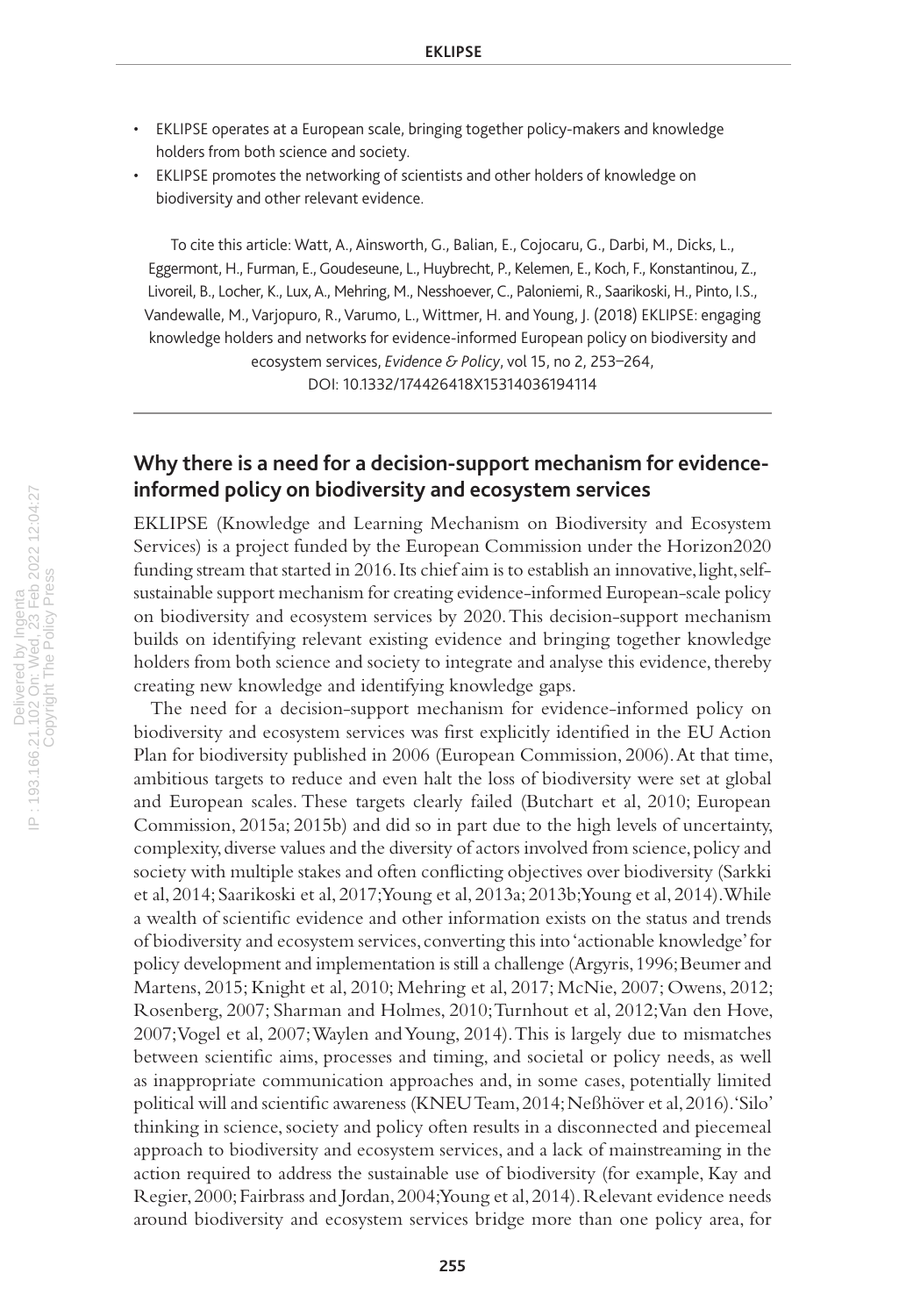example health and biodiversity, or climate change and biodiversity (Sandifer et al, 2015; Burch et al, 2014). Indeed, the challenge of the Sustainable Development Goals (SDGs) demonstrates both how linked the policy challenges of different sectors are, for example in terms of synergies and trade-offs, and how lessons need to be learned from and across all sectors on how best to inform policy and practice (Nilsson et al, 2016).

Moreover, evidence is often framed too narrowly, thus not addressing the issues, scales and values that are relevant for decision making (Young et al, 2013c; Mansfield and Haas, 2006; Primmer et al, 2017). For contested issues in particular, a consolidated view that explicitly addresses uncertainties is still lacking (Neßhöver et al, 2016). There are many diverse science-policy-society interface activities already established in the European environmental context. For example many EU-funded projects have promoted science-policy activities, networks such as ALTER-Net have begun to strengthen their efforts to support policy (Neßhöver et al, 2013) and, since 1999, the European Platform for Biodiversity Research Strategy (EPBRS) has been active through the support of two EU-funded projects (BioPlatform and BioStrat), developing research needs for biodiversity and ecosystem services. There are also many approaches to synthesise scientific knowledge on specific issues, for example the Cochrane Reviews in the public health sector, Conservation Evidence (Sutherland et al, 2014; Dicks et al, 2014) and the Collaboration for Environmental Evidence (Pullin and Stewart, 2006; Pullin et al, 2009), and a number of institutions and processes (for example, service contracts, 'clearing houses') provide knowledge for policy processes; however, these rarely include the variety of existing knowledge and its holders (for a complete overview of the science-policy landscape on biodiversity and ecosystem services in Europe, see Neßhöver et al, 2016). Despite these efforts, and the identification and acknowledgement of the challenges at the science-policysociety interface highlighted above, gaps persist, and knowledge generated is often not perceived as credible, relevant and/or legitimate (Sarkki et al, 2014; Young et al, 2014; BiodiversityKnowledge White Paper, 2014; Neßhöver et al, 2016).

The main underlying principle of EKLIPSE is that these gaps and challenges cannot be addressed by a closed network of experts or institutions. Rather, they require a much more holistic approach, where relevant expertise is identified and used from a diverse set of knowledge holders from both science and society. Knowledge has been categorised in the literature in multiple and not mutually exclusive ways, from traditional ecological knowledge and scientific knowledge (Berkes et al, 2000), to distinctions between empirical, theoretical and experimental knowledge (Nutley et al, 2007), and those between organised knowledge and unorganised knowledge (Vink et al, 2013). In EKLIPSE processes, all these forms of knowledge are explored and integrated if relevant to answering policy and societal needs but, most importantly, knowledge is seen as dynamic, process-based and interactional, where we facilitate knowledge holders from different groups and backgrounds to work together with the aim of producing knowledge for mutual benefit and to address real world problems (Fazey et al, 2014; Waylen and Young, 2014; Van Kerkhoff and Lebel, 2015; Rosendahl et al, 2015; Carmen et al, 2018). This approach has been put forward as having the potential to increase the likelihood of shaping solution-orientated, policy-relevant knowledge and outputs, including new concepts, tools and practical action (Cash et al, 2003; Young et al, 2014; Carmen et al, 2015). This is achieved by encouraging all relevant actors to become actively engaged through both formal and informal networks. This paper reflects critically two fundamental aspects of the decision-support mechanism being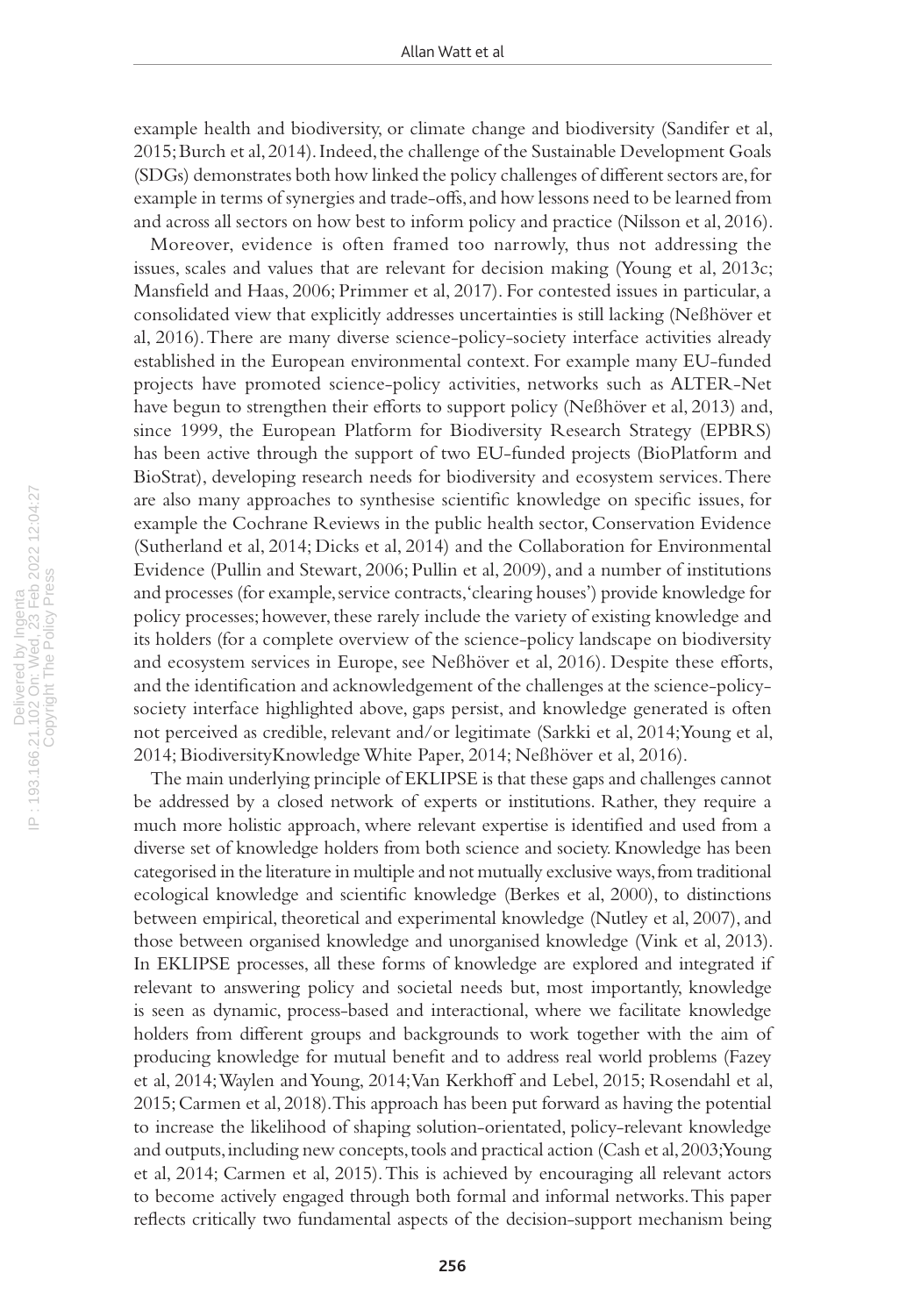developed by EKLIPSE: 1) to engage relevant actors from science, policy and society to jointly develop evidence to address specific decision-making knowledge needs; and 2) to strengthen the long-term networking of scientists and other holders of knowledge to ensure robust science-policy- society interfaces on biodiversity and ecosystem services. Based on these two fundamental aspects we highlight future directions for EKLIPSE in particular, and SPIs on biodiversity and ecosystem services in the EU more generally.

## **Engagement of science, policy and society**

A major objective of EKLIPSE is to create a mechanism that coordinates scientists, policymakers and other societal actors to jointly provide evidence leading to betterinformed decision making. The EKLIPSE project is testing a particular approach to this, based on principles of credibility, relevance, legitimacy, transparency and iterativity (Cash, 2001; Sarkki et al, 2014; 2015) learning from the feedback of the knowledge community and experience gained through a process of formative evaluation (Carmen et al, 2015; Lux and Mehring, 2016). The evaluation follows the logic of the request processes and consists of five dimensions: I. Quality of request process: offer ways to develop processable requests; II. Quality of team-building process: focus on expert groups, but also considering other participatory elements; III. Quality of knowledge syntheses processes; IV. Quality of results: assess processes of quality assurance and relevance of output with regard to initial request; V. Impact: Assessment of the immediate and potential application of results (policy impact).

The first request put to EKLIPSE, on developing an impact evaluation framework on nature-based solutions to promote climate resilience in urban areas, was received from the European Commission DG Research and Innovation (EC DG R&I). Subsequent requests have been submitted by the European Commission DG Environment (EC DG ENV). In both cases, the questions are clearly of European policy relevance. Similarly, requests from European NGOs or international NGOs operating at the European scale are likely to be of European relevance, and questions have been submitted from, for example, ClientEarth and IUCN. National government departments, agencies and NGOs, however, are also likely to submit questions of European relevance, although these may be initially expressed in a national context. For example, EKLIPSE has received requests from the Swedish Board of Agriculture, the French Ministry in charge of the Environment, The Scottish Environmental Protection Agency and Buglife, a British conservation NGO.

The first step in answering a request is to scope and frame the request to understand what the requester actually wants to know, and discuss how EKLIPSE can make a difference. This is done through a scoping dialogue between the Knowledge Coordinating Body of EKLIPSE (KCB, that is, one of the key governance structures of EKLIPSE acting as a process facilitator and interface) and the requester (Figure 1). This stage might include an open call to networks and individuals for topical knowledge to inform this scoping discussion, a broadening of the focus of the question to ensure that it is of European policy and stakeholder relevance, the involvement of additional actors such as EC DGs or other relevant stakeholders, and the merging of requests. The open call for knowledge, which targets those networks (see below) which are likely to hold knowledge relevant to the request, is particularly important in allowing the requester(s) the opportunity to reframe the question in light of what has already been done in, for example, recent reviews of the scientific literature.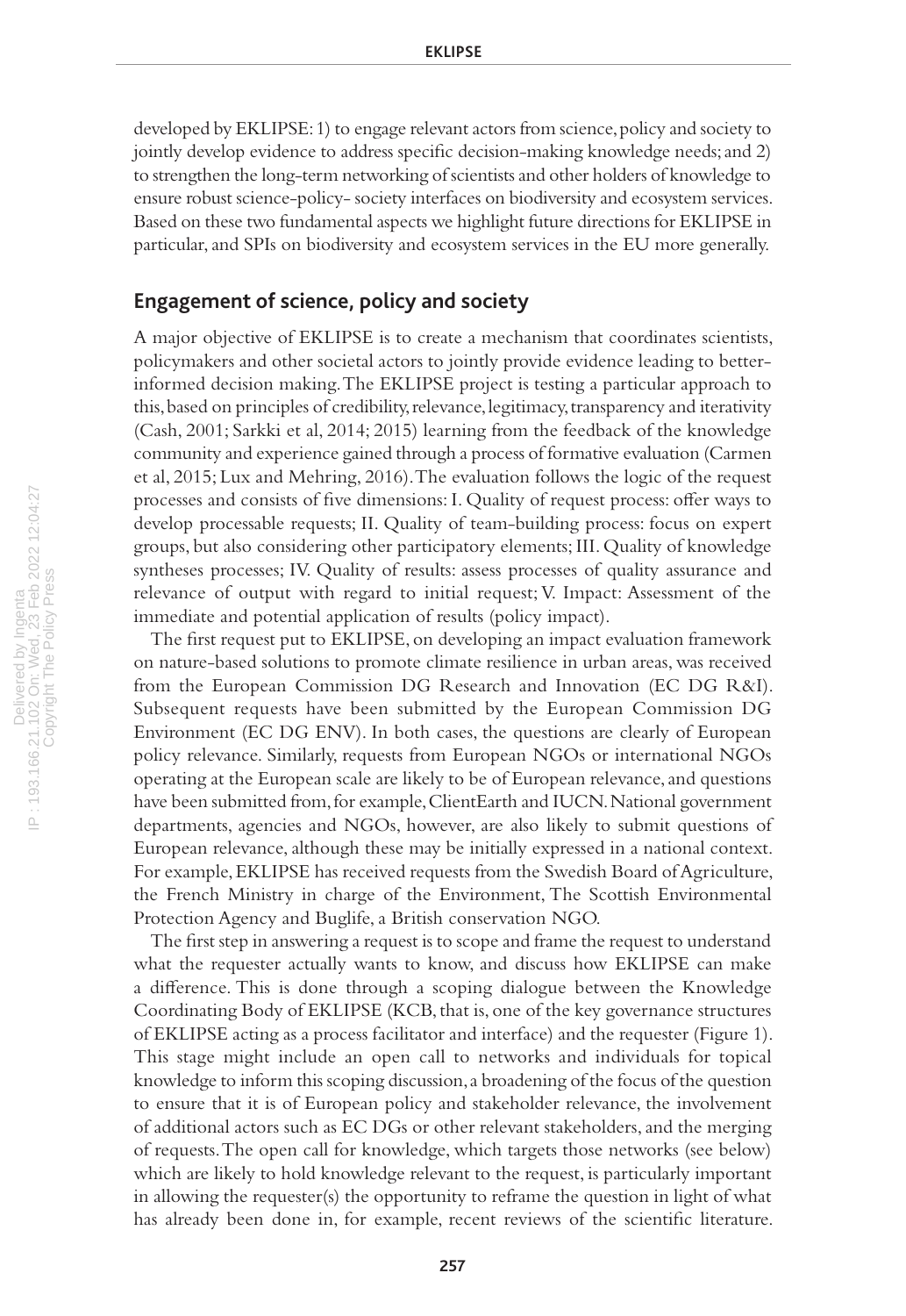#### **Figure 1: EKLIPSE process of answering a policy or societal request.**

Step 1. Open Call for Requests aimed at decision-makers across the EU where they can put forward a knowledge need. Step 2. Following advice and selection by the Strategic Advisory Board (SAB) and Knowledge Coordination Body (KCB) based on a set of criteria1 the KCB liaises with the requester during a scoping phase to refine the question and identify how EKLIPSE could give added value in terms of what they need. Step 3. The KCB works with the requester to develop a Description of Work (DoW) that captures why the request is being put forward, what the requester wants from the process and the EU policy relevance of the request (3a). Once the DoW is agreed we put out a public Call for Experts on the requester's topic (3b). The EWG develops a protocol of methods and approach that describes exactly how they will answer the request and goes through an extended peer review process (3c). Next the EWG synthesises all the current knowledge and produces an end product, (e.g. a report). Then a peer-review is conducted on the knowledge synthesis to make sure the end product is robust and credible (3d). Step 4: The end product is then given to the requester and finally, it is widely disseminated and made publicly available.



## Note

<sup>1</sup> Eligibility criteria for requests are that they need to be Relevant to the European scale, relevant to ongoing or future policy processes, relevant to biodiversity and ecosystem services., not requiring new knowledge, but based on the synthesis of existing knowledge, and consortia of requesters, representing for example different countries and/or different sectors (policy, NGOs/society, research), will be encouraged.

An online forum, where the results of the call for knowledge are shown, can be used to make the gathering of existing knowledge more transparent. This step is followed by an agreement on the work to be done by EKLIPSE, based on a document of work produced from this dialogue and which is used to establish an expert working group. For most of the requests requiring knowledge synthesis, an open call for experts is then published, again targeted at networks and the broader scientific and societal community, and an expert working group, selected by the EKLIPSE KCB, takes on the task of answering the request with the support of the KCB and the EKLIPSE Secretariat. The expert working group drafts a protocol to describe its proposed work in detail, particularly the methods to be used. This step is supported by an expert group on methods, established by EKLIPSE. This group was set up initially to produce a report on methods for knowledge synthesis (Dicks et al, 2017; Haddaway and Dicks, 2018), but has been retained to support the work of the expert groups directly in the choice of methods. This specific support stems from the recognition that different requests, based on their timing, resources and available knowledge, should consciously choose the most appropriate synthesis method(s) (see also Pullin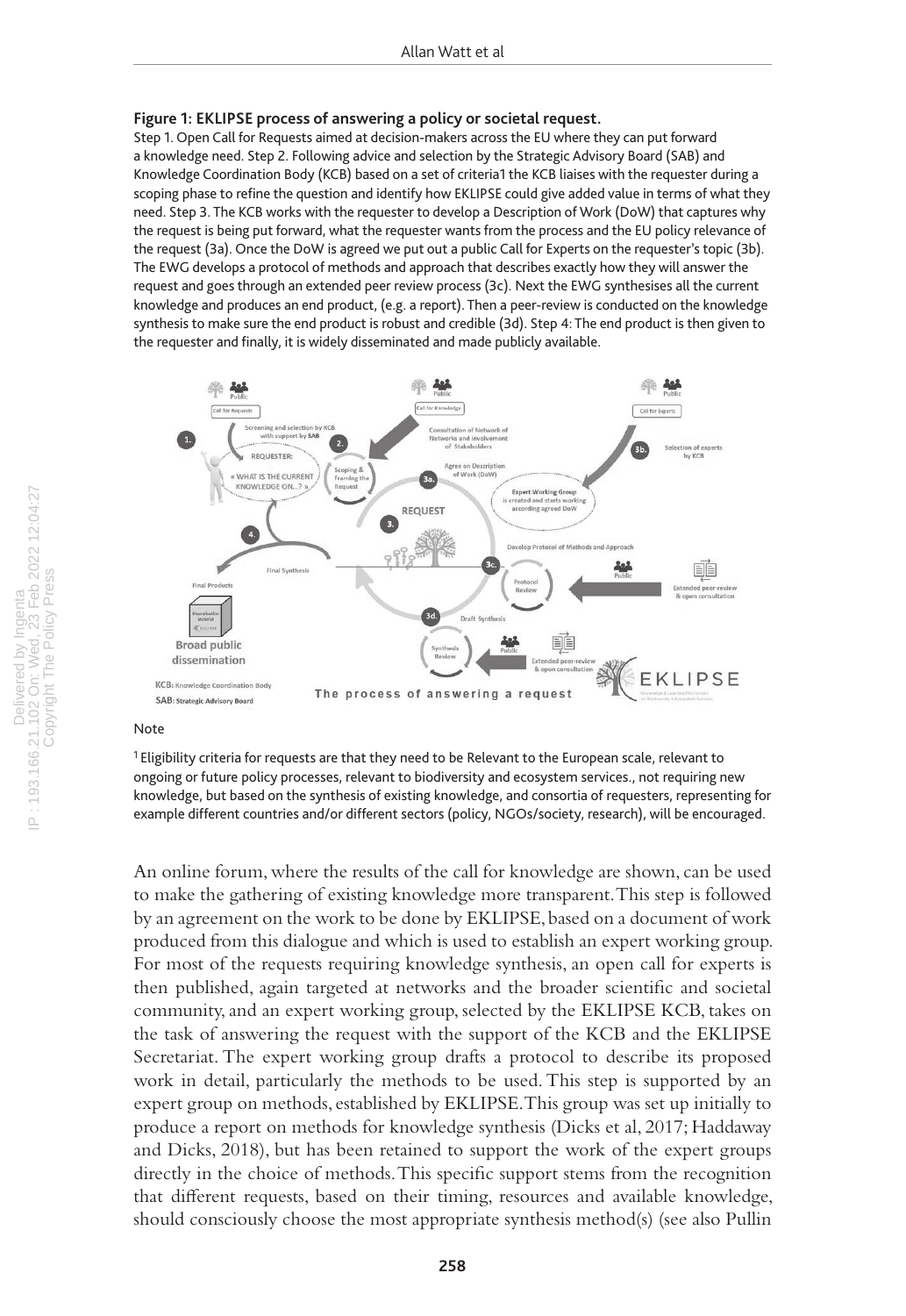et al, 2016). The protocol is then sent out for open peer review and consultation with the public, the requester and relevant knowledge holders. Using this feedback, the expert working group revises the protocol, which is then agreed by the requester. The expert working group then uses the protocol, including the selected method(s) for knowledge synthesis, to draft a report on the request topic. This draft synthesis of knowledge goes out for a further review to the public and relevant knowledgeholders, and undergoes revision based on their feedback. The final report goes to the requester and is made publicly available.

Depending on the requests received and accepted, alternative processes can be facilitated by EKLIPSE, such as science cafés and other tools to give a voice to social actors in critical research questions, thereby promoting deliberative democracy approaches (Smith, 2003), or foresight workshops, horizon scanning approaches and web seminars. The mechanism being developed by EKLIPSE is therefore very different from the processes typically instigated by requests from decision makers and others to consultants or advisory bodies. In the latter, the terms of reference are unlikely to be significantly changed through dialogue with the requester, and the broad and diverse range of knowledge holders might not be involved in the most inclusive and effective way. In contrast, EKLIPSE promotes an in-depth dialogue between those making requests for knowledge, experts on knowledge synthesis and relevant knowledge holders throughout the process. By creating awareness of the request and the process of answering it, the mechanism being developed has the potential not only to build communities of knowledge holders (see below) but to build informal networks among those with similar interests in evidence, be they those who seek to use evidence or those who are building evidence, or both.

# **Supporting and connecting networks of knowledge**

The major supporting objective of EKLIPSE is to promote the engagement of those networks of knowledge holders whose knowledge has a key potential impact on biodiversity, ecosystem services and related environmental challenges. The mechanism being developed by EKLIPSE seeks to identify evidence relevant to decision making by establishing dialogue between science, policy and society. Although EKLIPSE, by being inclusive, advertising opportunities and using transparent selection criteria, provides opportunities to all researchers to contribute and engage in various EKLIPSE bodies and tasks, EKLIPSE also provides an alternative to the single expert / closed advisory groups / consultant model by promoting the full engagement of the community of knowledge holders. EKLIPSE therefore follows the 'network of knowledge' concept (Neßhöver et al, 2016), aiming to identify and work closely with those formal and informal networks in society, science and policy, particularly at the European level, whose knowledge and/or activities have an impact, directly or indirectly, on biodiversity. Amongst scientific knowledge holders these networks include networks in natural sciences, for example ALTER-Net, a network of ecosystem research institutions; the BiodivERsA Partnership, a network of national and regional funding organisations promoting Pan-European research on biodiversity, ecosystem services and naturebased solutions; and INNGE, a network of next-generation ecologists. Relevant networks in social sciences include, for example, the European Society of Ecological Economics. Other knowledge holders include non-governmental organisations,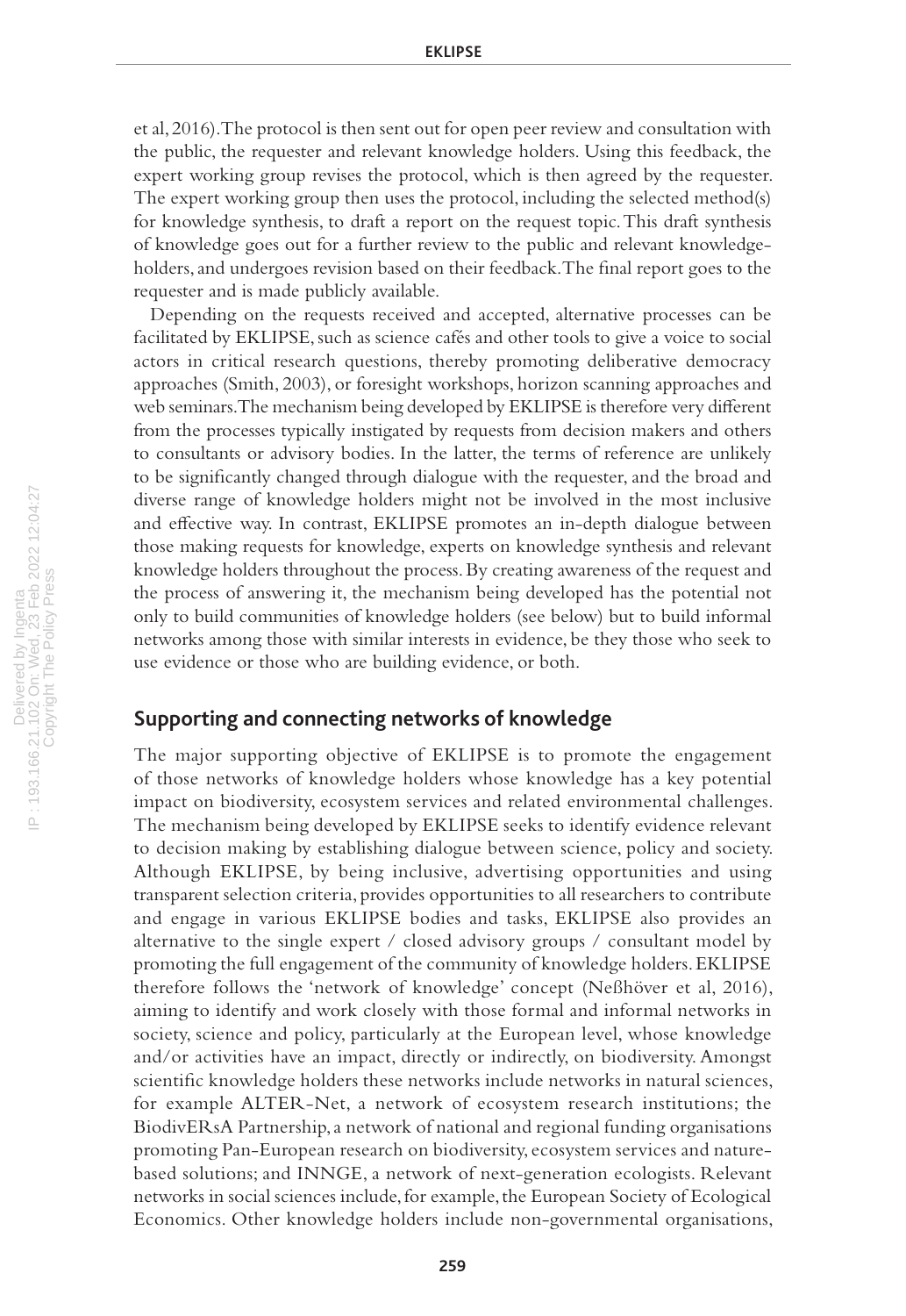and civil society organisations and networks, for example, CEEweb, a network of non-governmental organisations in Central and Eastern Europe, and ICLEI, the Networks of Local Governments for Sustainability. Members of these networks have already participated in EKLIPSE as knowledge holders, but some of these networks, particularly the non-scientific ones, are interested more in the use of evidence and some have already become requesters of knowledge to EKLIPSE (see above).

The goal of EKLIPSE is to create a long-term and sustainable mechanism generating ownership and long-term engagement by relevant policy, scientific and societal actors. To that end, it has directly involved the broad community of knowledge holders and other relevant actors from the outset. EKLIPSE facilitates the answering of requests, whilst the expert working groups are drawn from the knowledge community, giving it the opportunity to be the producer of the synthesised knowledge requested. Furthermore, the Knowledge Coordination Body of EKLIPSE, which makes key decisions such as which requests to answer, selects the members of the expert working groups and supports the work of the expert working groups, is partly composed of members of the EKLIPSE consortium and partly composed of members from outside the consortium, selected by the EKLIPSE Strategic Advisory Board. Before the end of the project, the coordination of the requests will be made up from members selected from outside the consortium. In this way, we are working towards a vision where the mechanism being built by EKLIPSE will be sustained not by project funding but rather by ownership by the networks of knowledge holders, ensuring both financial and technical support to its processes.

# **A critical reflection on wider engagement in science-policy interfaces**

The EKLIPSE project follows an increasing awareness of the need to improve the science-policy-society interface for biodiversity in Europe (Neßhöver et al, 2013) and previous projects that sought to identify and implement good practice in the biodiversity science-policy-society interface (Young et al, 2014; Carmen et al, 2015; Tinch et al, 2018), including the 'network of knowledge' approach (Livoreil et al, 2016; Neßhöver et al, 2016). In less than two years, EKLIPSE has received 31 requests for knowledge and over 200 people have responded to calls for members of four expert groups, reflecting the interest of a broad range of actors to become engaged in evidence and policy needs concerning biodiversity, ecosystem services and related environmental challenges. EKLIPSE has also been successful in linking these people and in contributing to building informal networks of requesters of evidence, and experts of evidence and its synthesis. We have yet to see, however, significant engagement of formal networks of knowledge holders. Individual experts are engaging in the EKLIPSE project but not explicitly as members of existing networks. The informal network that is emerging due to the activities of the EKLIPSE project may be sufficient to sustain a future mechanism to support evidence-informed European policy on biodiversity as a new 'community of practice' around knowledge in action on biodiversity and ecosystem services, if funding is secured to support its core coordinating and facilitating function of engaging the knowledge community. The gravity generated by this individual involvement might also trigger a stronger engagement of formal networks once they have proof of concepts and see the benefits of such processes.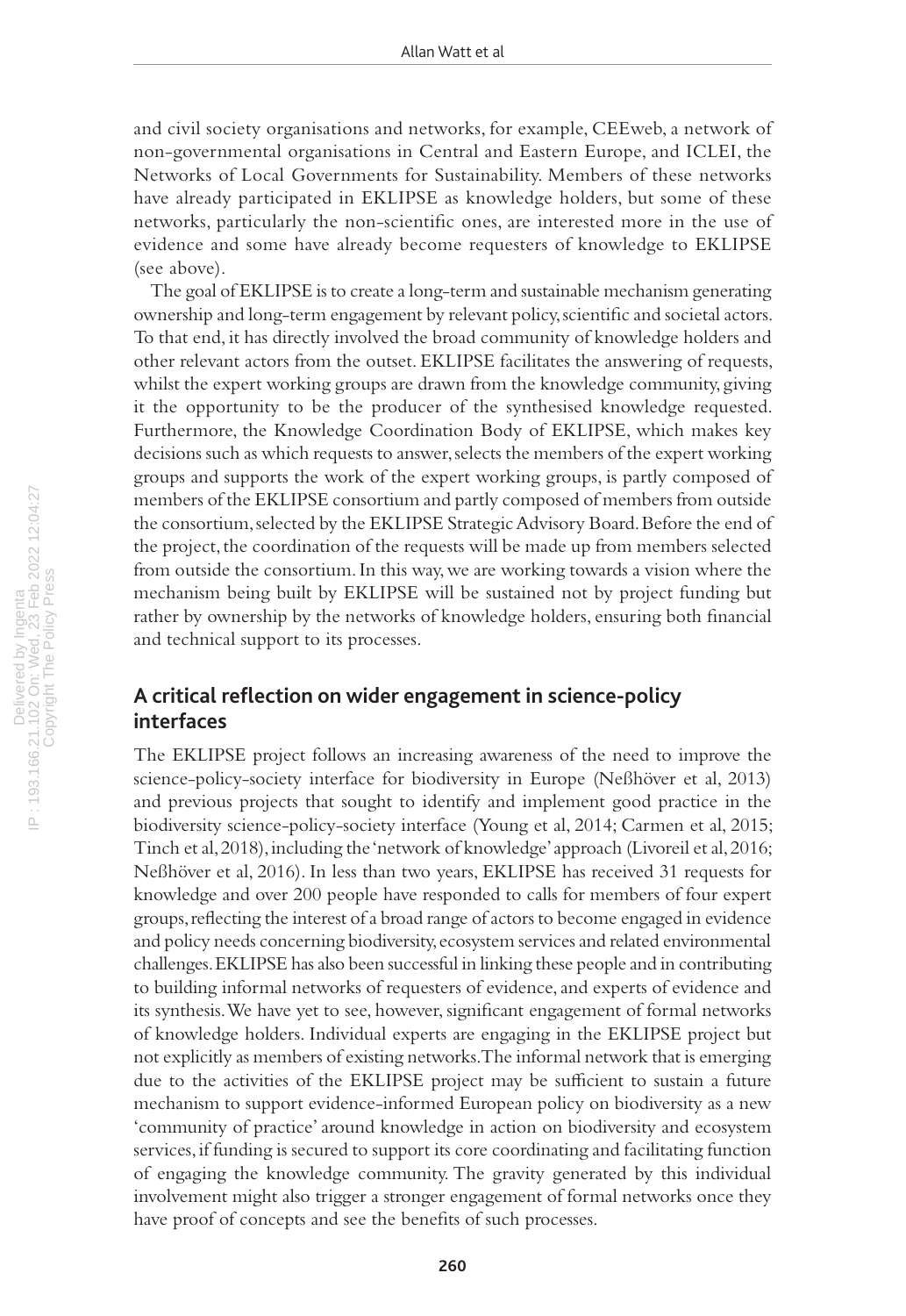The ongoing formative evaluation organised by the EKLIPSE project shows that the EKLIPSE approach has been effective at engaging the relevant and interested networks, and individuals therein, for the different bodies within EKLIPSE. As part of the evaluation these EKLIPSE bodies (KCB, SAB, requesters (both accepted and rejected), expert group members, secretariat) were interviewed about their experiences. In general, the feedback has been positive and constructive and demonstrated a strong commitment with the issues dealt with in EKLIPSE. Future success, however, both for EKLIPSE and science-policy interfaces in general, relies on the continued involvement with and engagement of networks and knowledge holders, a high degree of transparency within the processes, and a high flexibility of structures to adapt to different requirements that arise with the broad range of requests to and activities related to knowledge needs on biodiversity and ecosystem services. In addition, it will rely on the continued support of decision makers at all scales, supporting and promoting the integration of diverse knowledge holders to address pressing societal needs and turning knowledge into action.

## **Acknowledgements**

This work was carried out as part of the EKLIPSE (Establishing a European Knowledge and Learning Mechanism to Improve the Policy-Science-Society Interface on Biodiversity and Ecosystem Services) project funded by European Union's Horizon 2020 Programme for research and innovation under grant agreement No 690474.

## **References**

- Argyris, C, 1996, Actionable knowledge: design causality in the service of consequential theory, *Applied Behavioral Science* 32, 4, 390–406
- Berkes, F, Colding, J, Folke, C, 2000, Rediscovery of traditional ecological knowledge as adapative management, *Ecological Applications* 10, 1251–62
- Beumer, C, Martens, P, 2015, Biodiversity in my (back)yard: towards a framework for citizen engagement in exploring biodiversity and ecosystem services in residential gardens, *Sustainability Science* 10, 1, 87–100
- BiodiversityKnowledge, 2014, A recommended design for 'BiodiversityKnowledge', a network of knowledge to support decision making on biodiversity and ecosystem services in Europe, http://www.biodiversityknowledge.eu/images/PDF/ WhitePaper\_web.pdf
- Burch, S, Shaw, A, Dale, A, Robinson, J, 2014, Triggering transformative change: a development path approach to climate change response in communities, *Climate Policy* 14, 4, 467–487
- Butchart, SH, Walpole, M, Collen, B, Van Strien, A, Scharlemann, JP, Almond, RE, Baillie, JE, Bomhard, B, Brown, C, Bruno, J, Carpenter, KE, 2010, Global biodiversity: indicators of recent declines, *Science* 328, 5982, 1164–8
- Carmen, E, Nesshöver, C, Saarikoski, H, Vandewalle, M, Watt, A, Wittmer, H, Young, J, 2015, Creating a biodiversity science community: experiences from a European network of knowledge, *Environmental Science & Policy* 54, 497–504
- Carmen, E, Watt, A, Carvalho, L, Dick, J, Garcia-Blanco, G, Grizzetti, B, Hauck, J, Izakovicova, Z, Kopperoinen, L, Liquete, C, Odee, D, Steingröver, E, Young, JC, 2018, Knowledge needs for the operationalisation of the concept of ecosystem services, *Ecosystem Services* 29, 441–51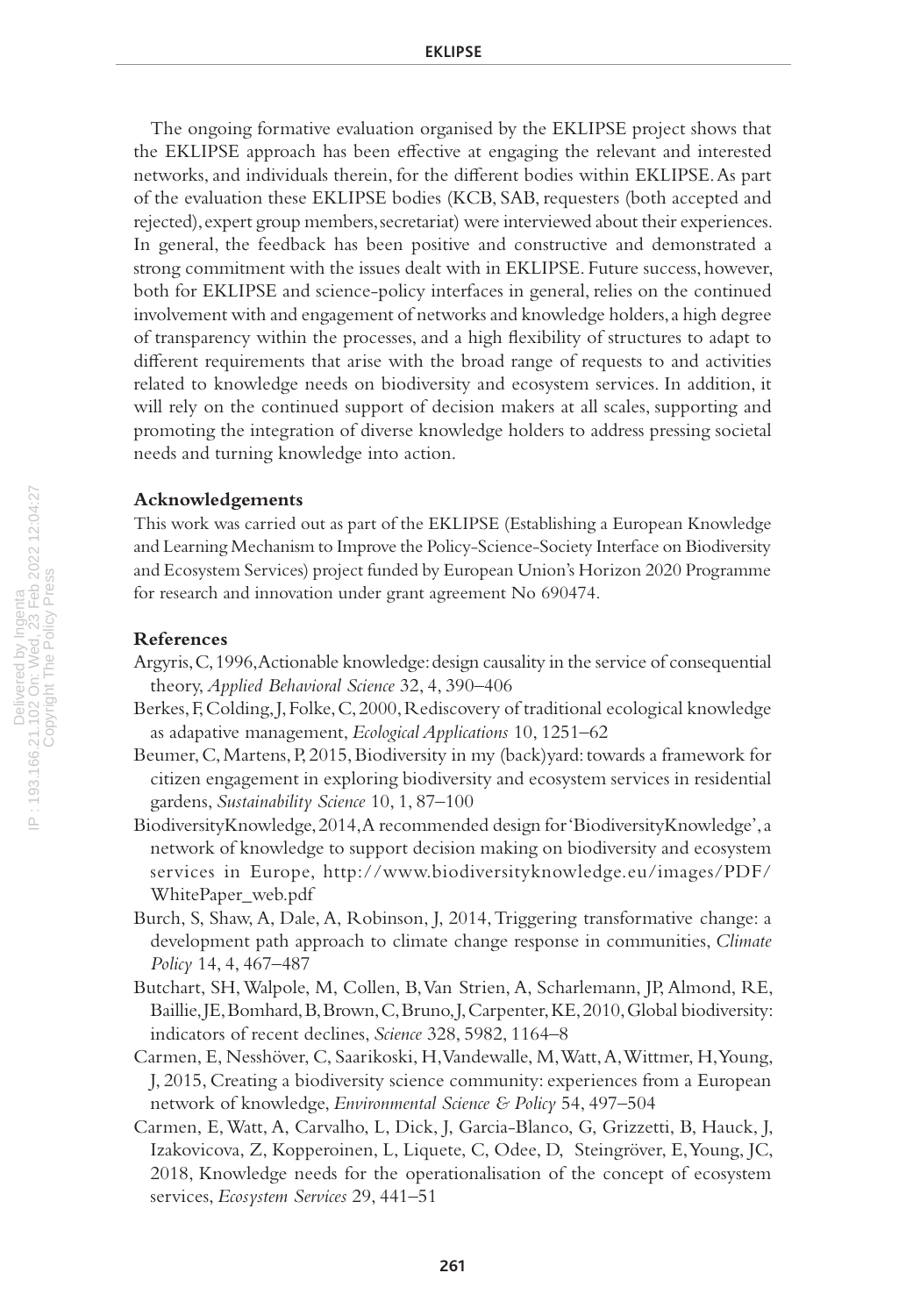- Cash, DW, 2001, In order to aid in diffusing useful and practical information: agricultural extension and boundary organizations, *Science, Technology & Human Values* 26, 4, 431–53
- Cash, DW, Clark, WC, Alcock, F, Dickson, NM, Eckley, N, Guston, DH, Jäger, J, Mitchell, RB, 2003, Knowledge systems for sustainable development, *Proceedings of the National Academy of Sciences*, 100, 8086–91
- Dicks, LV, Hodge, I, Randall, NP, Scharlemann, JPW, Siriwardena, GM, Smith, HG, Smith, RK, Sutherland, WJ, 2014, A transparent process for 'evidence-informed' policy making, *Conservation Letters* 7, 119–25
- Dicks, LV, Haddaway, N, Hernández-Morcillo, M, Mattsson, B, Randall, N, Failler, P, Ferretti, J, Livoreil, B, Saarikoski, H, Santamaria, L, Rodela, R, Velizarova, E, Wittmer, H, 2017, Knowledge synthesis for environmental decisions: an evaluation of existing methods, and guidance for their selection, use and development, a report from the EKLIPSE project
- European Commission, 2006, Communication from the Commission: halting the loss of biodiversity by 2010 – and beyond – sustaining ecosystem services for human well-being, COM/2006/0216 final
- European Commission, 2015a, the mid-term review of the EU biodiversity strategy to 2020, COM2015) 478 final
- European Commission, 2015b, The state of nature in the European Union, COM(2015) 219 final
- Fairbrass, J, Jordan, A, 2004, Multi-level governance and environmental policy, in Bache, I, Flinders, MV (eds), *Multi-level governance*. Oxford: Oxford University Press, 147–64
- Fazey, I, Bunse, L, Msika, J, Pinke, M, Preedy, K, Evely, AC, Lambert, E, Hastings, E, Morris, S, Reed, MS, 2014, Evaluating knowledge exchange in interdisciplinary and multi-stakeholder research, *Global Environmental Change* 25, 204–20
- Haddaway, N, Dicks, LV, 2018, Over-simplifying evidence synthesis? A response to Cook et al, 2017, *Biological Conservation* 218, 289–90
- Kay, JJ, Regier, HA, 2000, Uncertainty, complexity, and ecological integrity: insights from an ecosystem approach, in Crabbé, P, Holland, A, Ryszkowski, L, Westra, L (eds) *Implementing ecological integrity*, Dordrecht: Springer, 121–56
- KNEU Team, 2014, A recommended design for 'BiodiversityKnowledge', a network of knowledge to support decision making on biodiversity and ecosystem services in Europe
- Knight, AT, Bode, M, Fuller, RA, Grantham, HS, Possingham, HP, Watson, JEM, Wilson, KA, 2010, Barometer of life: more action, not more data, *Science* 329, 141
- Livoreil, B, Geijzendorffer, I, Pullin, AS, Schindler, S, Vandewalle, M, Nesshöver, 2016, Biodiversity knowledge synthesis at the European scale: actors and steps, *Biodiversity and Conservation*, 25, 1269
- Lux, A, Mehring, M, 2016, Formative evaluation strategy and framework, a report of the EKLIPSE Project
- Mansfield, B, Haas, J, 2006, Scale framing of scientific uncertainty in controversy over the endangered Steller sea lion, *Environmental Politics* 15, 1, 78–94
- McNie, EC, 2007, Reconciling the supply of scientific information with user demands: an analysis of the problem and review of the literature, *Environmental Science & Policy*, 10, 17-38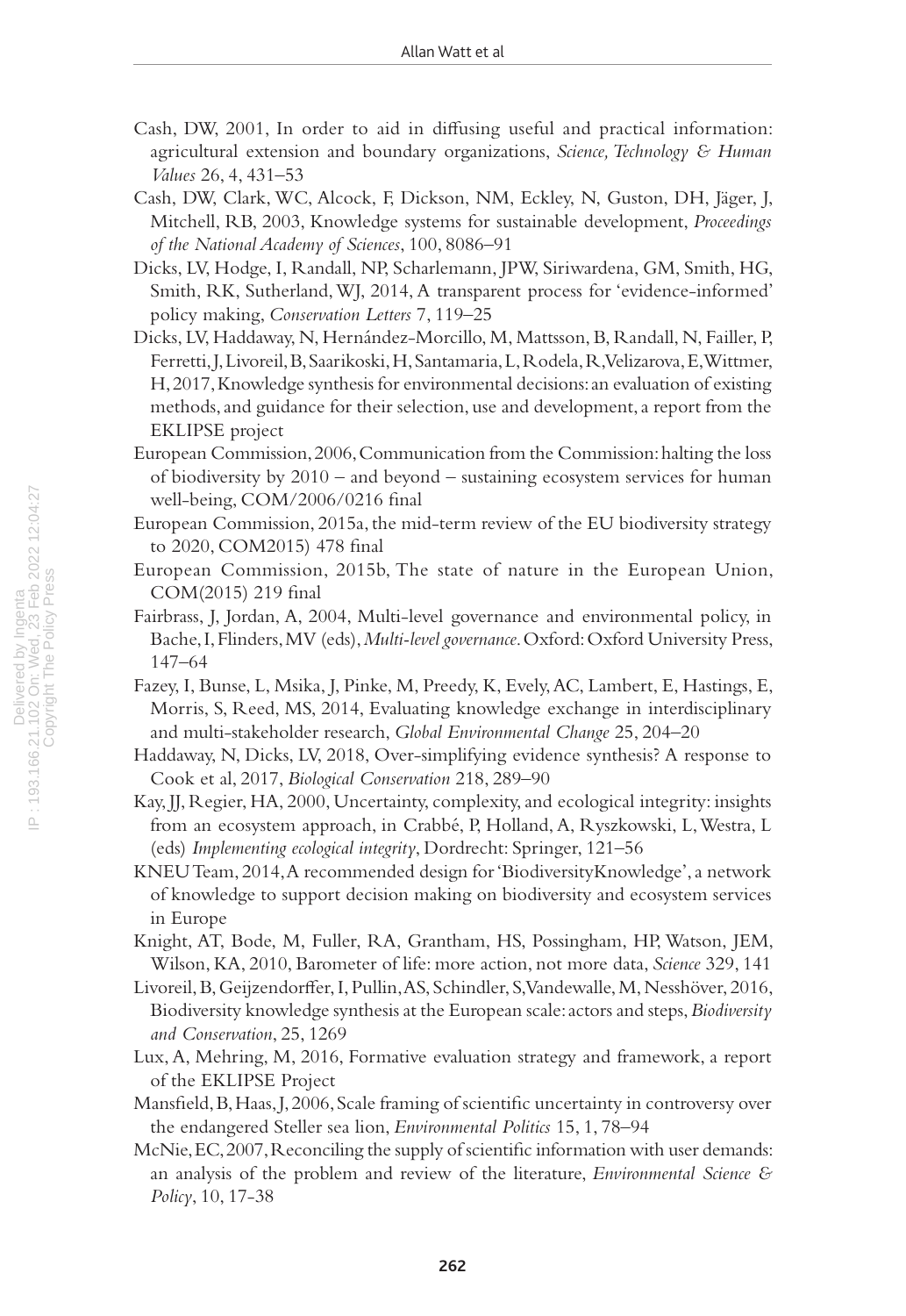- Mehring, M, Bernard, B, Hummel, D, Liehr, S, Lux, A, 2017, Halting biodiversity loss: how social-ecological biodiversity research makes a difference, *International Journal of Biodiversity Science, Ecosystem Services & Management* 13, 1, 172–80
- Neßhöver, C, Timaeus, J, Wittmer, H, Krieg, A, Geamana, N, van den Hove, S, Young, J, Watt, A, 2013, Improving the science-policy interface of biodiversity research projects, *Gaia-Ecological Perspectives for Science and Society* 22, 99–103
- Neßhöver, C, Vandewalle, M, Wittmer, H, Balian, EV, Carmen, E, Geijzendorffer, IR, Görg, C, Jongman, R, Livoreil, B, Santamaria, L, Schindler, S, Settele, J, Sousa Pinto, I, Török, K, van Dijk, J, Watt, A, Young, J, Zulka, KP, KNEU Project Team, 2016, The network of knowledge approach: improving the science and society dialogue on biodiversity and ecosystem services in Europe, *Biodiversity and Conservation* 25, 7, 1215–34
- Nilsson, M, Griggs, D, Visbeck, M, 2016, Map the interactions between sustainable development goals, *Nature* 534, 7607, 320–23
- Nutley, SM, Walter, I, Davies, HTO, 2007, *Using evidence: how research can inform public services*, Bristol: Policy Press
- Owens, S, 2012, Experts and the environment: The UK Royal Commission on environmental pollution 1970–2011, *Environmental Law* 24, 1, 1–22
- Primmer, E, Termansen, M, Bredin, YK, Blicharska, M, Garcia-Llorente, M, Berry, P, Jääskeläinen, T, Bela, G, Fabók, V, Geamana, N, Harrison, PA, Haslett, J, Cosor, G, Holst Andersen, A, 2017, Caught between personal and collective values: biodiversity conservation in European decision making, *Environmental Policy and Governance* 27, 6, 588–604
- Pullin, AS, Stewart, GB, 2006, Guidelines for systematic review in conservation and environmental management, *Conservation Biology* 20, 1647–56
- Pullin, AS, Knight, TM, Watkinson, AR, 2009, Linking reductionist science and holistic policy using systematic reviews: unpacking environmental policy questions to construct an evidence-based framework, *Applied Ecology* 46, 970–75
- Pullin, A, Frampton, G, Jongman, R, Kohl, C, Livoreil, B, Lux, A, Pataki, G, Petrokofsky, G, Podhora, A, Saarikoski, H, Santamaria, L, 2016, Selecting appropriate methods of knowledge synthesis to inform biodiversity policy, *Biodiversity and Conservation* 25, 7, 1285–1300
- Rosenberg, AA, 2007, Fishing for certainty, *Nature* 449, 7165, 989
- Rosendahl, J, Zanella, MA, Rist, S, Weigelt, J, 2015, Scientists' situated knowledge: strong objectivity in transdisciplinarity, *Futures* 65, 17–27
- Saarikoski, H, Primmer, E, Saarela, S-R, Antunes, P, Aszalós, R, Baró, F, Berry, P, Blanko, GG, Goméz-Baggethun, E, Carvalho, L, Dick, J, Dunford, R, Hanzu, M, Harrison, PA, Izakovicova, Z, Kertész, M, Kopperoinen, L, Köhler, B, Langemeyer, J, Lapola, D, Liquete, C, Luque, S, Mederly, P, Niemelä, J, Palomo, I, Pastur, GM, Peri, P,L, Preda, E, Priess, JA, Santos, R, Schleyer, C, Turkelboom, F, Vadineanu, A, Verheyden, W, Vikström, S, Young, J, 2017, Institutional challenges in putting ecosystem service knowledge in practice, *Ecosystem Services* 29, 579–98
- Sandifer, PA, Sutton-Grier, AE, Ward, BP, 2015, Exploring connections among nature, biodiversity, ecosystem services, and human health and well-being: opportunities to enhance health and biodiversity conservation, *Ecosystem Services* 12, 1–15
- Sarkki, S, Niemelä, J, Tinch, R, van den Hove, S, Watt, AD, Young, JC, 2014, Balancing credibility, relevance and legitimacy: a critical assessment of trade-offs in science– policy interfaces, *Science & Public Policy* 41, 2, 194–206